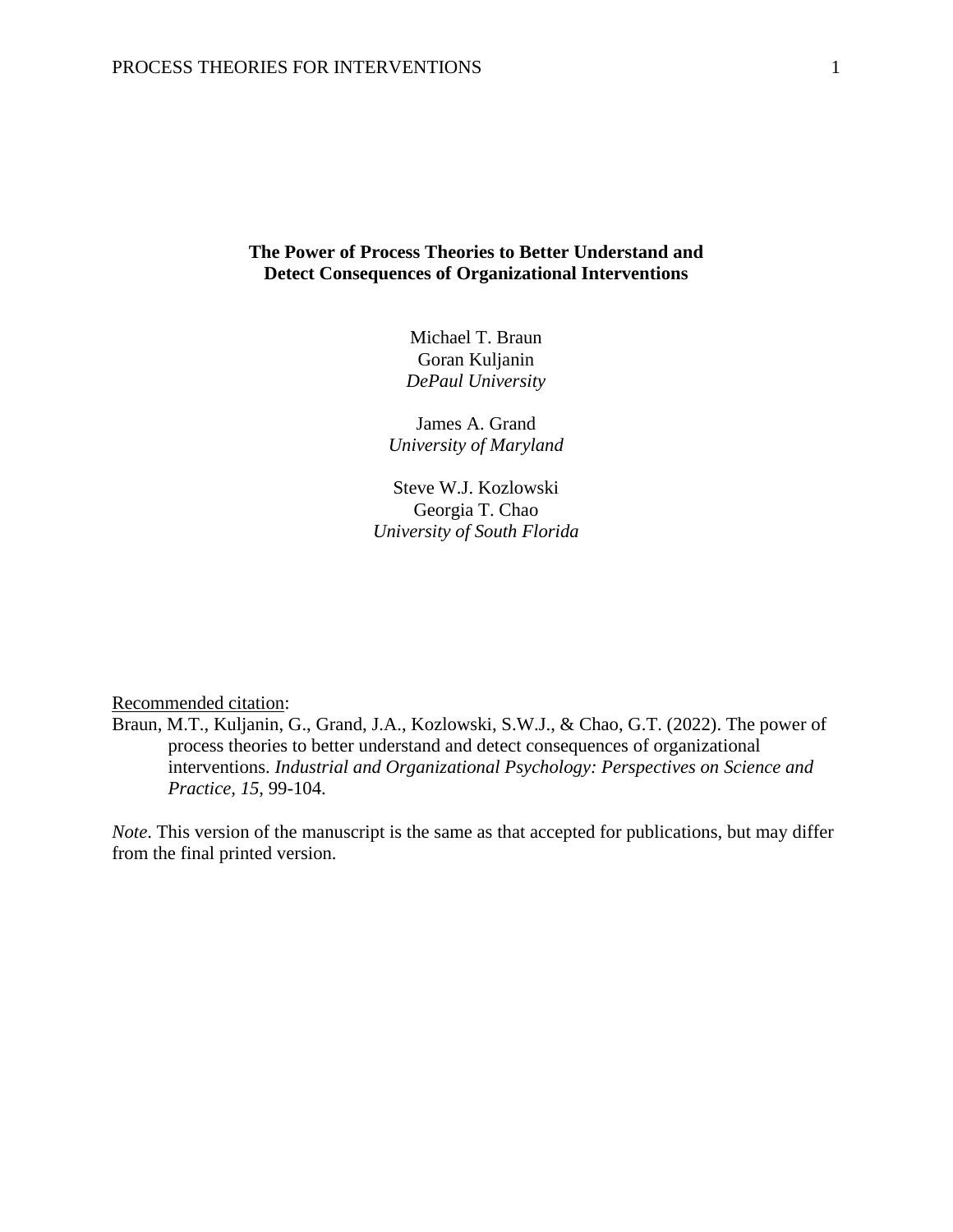Organizations are complex, multilevel, dynamic systems comprised of many interacting processes (Katz & Kahn, 1966; Kozlowski & Klein, 2000). The goal of organizational interventions is to generate an intentional positive influence on the way in which one or more organizational processes unfold (Porras & Silvers, 1991). Watts, Gray, and Medeiros (2021) correctly point out that, through the act of intervening, unintended consequences may occur such that processes and outcomes not directly targeted by the intervention may be altered. Although Watts et al. (2021) focused exclusively on unintended negative outcomes (i.e., side effects) associated with organizational interventions, unforeseen or unintended consequences of interventions could be either negative or positive, and they are worth understanding and studying regardless of their valence. Therefore, we prefer the more neutral term "unintended consequences" to capture any influences on organizational processes or outcomes resulting from an intervention that were not directly predicted, anticipated, or intended. Unfortunately, as noted by Watts et al. (2021), the complexity of organizations ("The Challenge of Causal Attribution" p. 17), combined with the typical way in which organizational scientists develop theory ("Simplification Bias" p. 18), and conduct empirical research ("Theory Mania" p. 19) limits our current ability to understand, predict, or detect unintended consequences of interventions.

One solution, omitted by Watts et al. (2021), to better understand, predict, and detect consequences of organizational interventions, is to develop more process theories combined with leveraging computational modeling. Through extending our current theories to include a more precise description of relevant organizational processes, we believe that potential consequences, intended and unintended, of interventions will become more apparent. Then, by instantiating those process theories of interventions into computational models, predictions can be made regarding when, where, why, and how interventions influence various processes. Furthermore,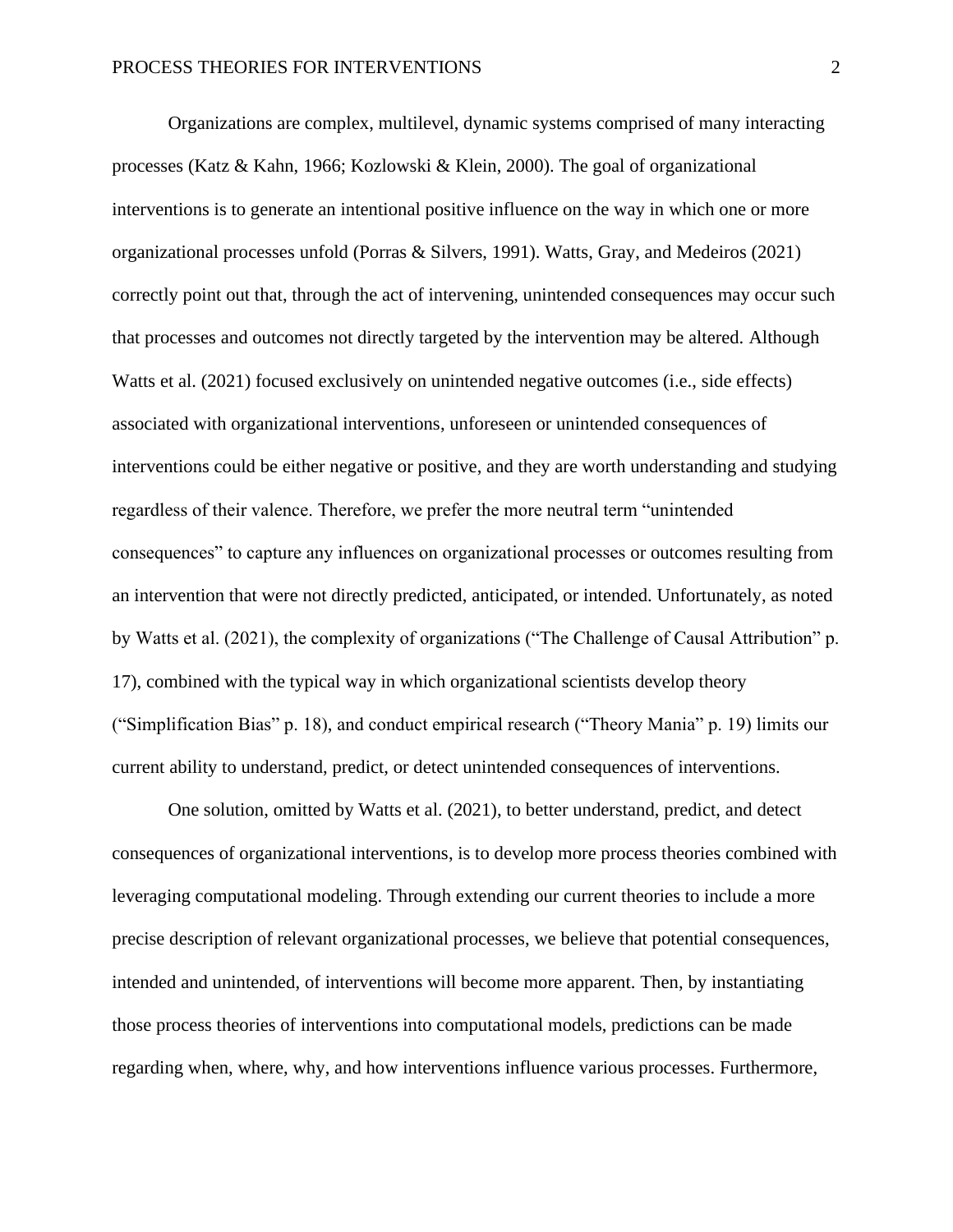these computational models can be used to vet potential interventions prior to organizational implementation as well as direct research attention regarding what and when to measure to detect potential unintended consequences (Kozlowski, Chao, Grand, Braun, & Kuljanin, 2013).

## **Factor Theories**

Typically, theories in the organizational sciences are centered on constructs or *factors*, operationalized as variables (endogenous and exogenous) that quantify the quality, amount, or classification of something. Factor theories focus on how and why the level(s) of one factor relate to the level(s) of another factor (i.e., patterns of covariance; Kozlowski, in press; Macy  $\&$ Willer, 2002; Strauss & Grand, in press), highlighted by hypotheses or propositions regarding the (linear) directionality of proposed factor-to-factor relationship(s). Consistent with the dominance of deductive research and the simplification "biases" described by Watts et al. (2021), current organizational theories also tend to focus on rather narrow sets of factors (i.e., those included in the present research), with the purposeful goal of justifying the hypotheses tested within a given research study with little to no attention paid to the broader complex organizational context (Mathieu, 2016). These factor theories are nicely bounded and conveniently aligned with typical measurements and statistical analyses used in empirical research (Kozlowski, in press). Undoubtedly, this bounded, well-aligned, factor-oriented approach to theory development and subsequent deductive research has resulted in numerous important and robust findings, many of which have translated into effective interventions (e.g., Baldwin, Ford, & Blume, 2009).

Although factor theories have helped to summarize, guide, and advance our understanding of relationships among constructs in the organizational sciences, their focus on how changes in one variable correlate with changes in another variable inherently downplays the *actual processes* responsible for observed relationships. We acknowledge that some may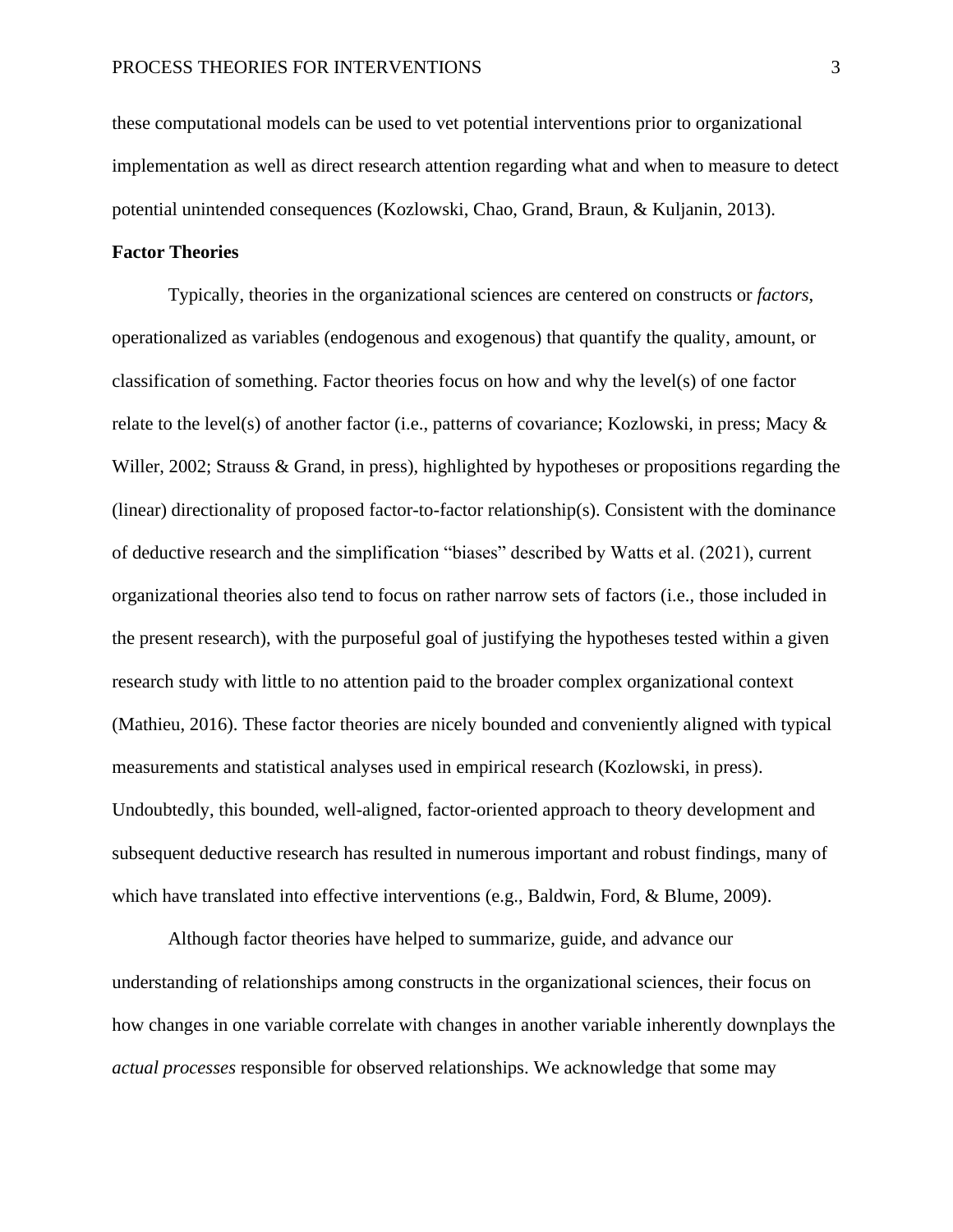disagree that organizational theories downplay processes since process-based frameworks, like McGrath's (1964) input-process-outcome (IPO) framework, have dominated organizational thinking for over 50 years. Furthermore, it is widely accepted that processes are the central mechanisms by which micro, meso, and macro inputs are converted into outcomes of interest and are seemingly discussed in many theories across a host of substantive areas. Likewise, the organizational literature is filled with models and tests of mediation whereby inputs are thought to affect outcomes via some mediator, inherently implying a process is taking place (Maxwell  $\&$ Cole, 2007). Therefore, how can most organizational theories downplay processes?

Despite clear understanding and recognition that processes represent affective, cognitive, behavioral, and social *actions* occurring over time toward the accomplishment of a goal (e.g., Katz & Kahn, 1966; Marks, Mathieu, & Zaccaro, 2001), current theoretical development and empirical testing almost always converts *actual processes* into *process factors* which represent behavioral or perceptual *summaries* over many relevant actions regarding how frequently or how well relevant actions are performed, stripping these process mechanisms of any temporal or configural component (e.g., communication, coordination, back-up behaviors, etc.; LePine Piccolo, Jackson, Mathieu, & Saul, 2008). In doing so, the emphasis in most theories and empirics is reduced to how levels of input factors relate to levels of *process factors* and how levels of *process factors* relate to outcomes. We believe the emphasis on factors, even *process factors*, rather than *actual processes* limits most of our current theories' applicability for predicting consequences, intended and unintended, of organizational interventions.

Lost in the translation of processes into process factors are the actual affective, cognitive, behavioral, and social actions taking place; in particular, we miss the timing, sequencing, and patterning of these actions (Macy & Willer, 2002; Strauss & Grand, in press), resulting in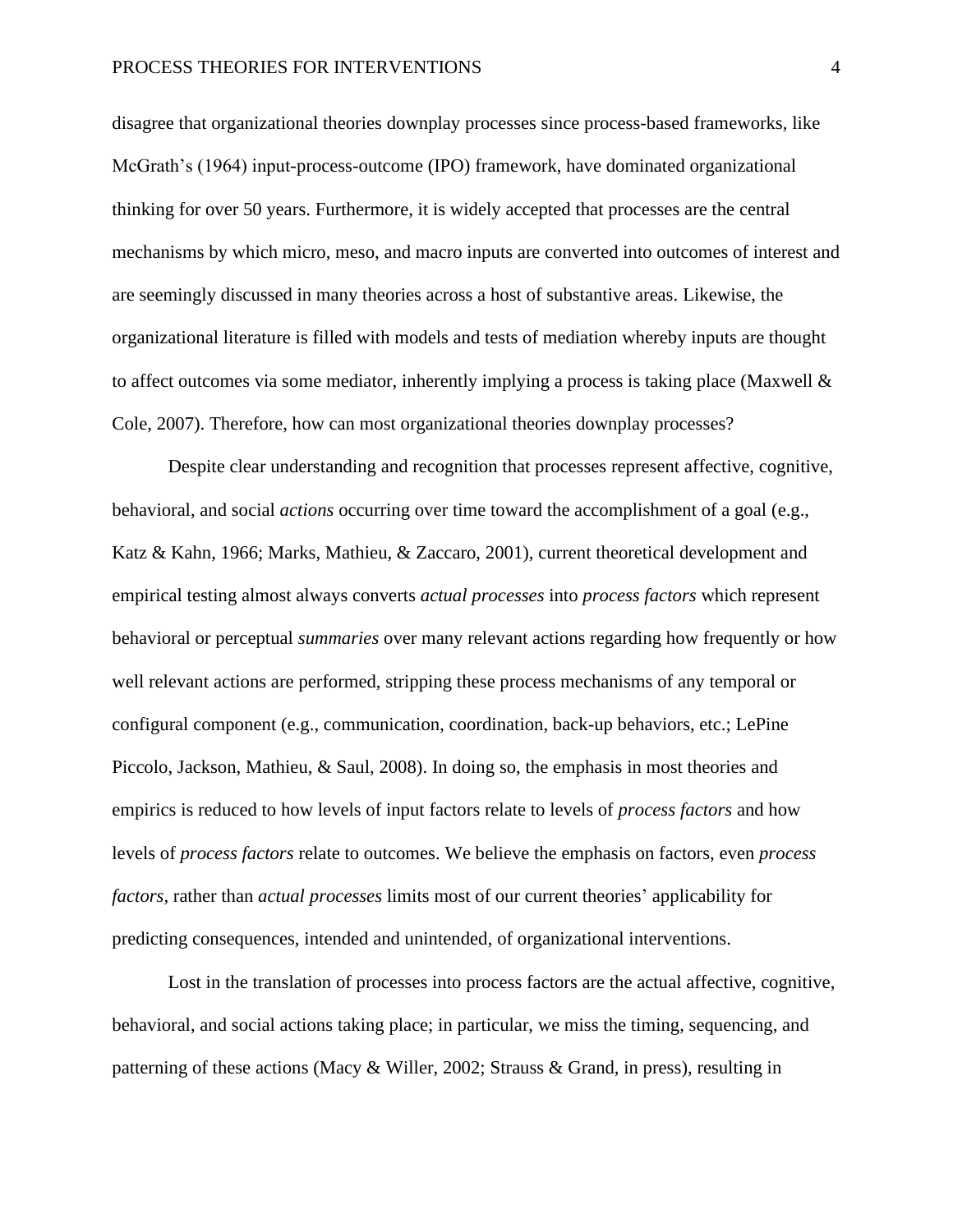organizational theories devoid of a temporal focus (Kozlowski, 2015). Taken together, ignoring actual actions and the role of time makes current theory and the resulting research particularly ill-suited to predict and investigate the consequences of organizational interventions. After all, interventions are specifically targeted at altering affective, cognitive, behavioral, or social actions within organizations (Alliger & Janak, 1989) with the explicit recognition that these changes in action occur over time with the hopeful result of new, more efficient and effective organizational processes. Furthermore, the types of unintended consequences discussed by Watts et al. (2021) likely take time to manifest and result from the interaction of the new patterning of actions induced by the intervention with other ongoing processes (Weick, 1979). Therefore, for theory and any resulting research to be maximally useful for understanding consequences associated with interventions, significantly more effort and attention needs to be focused on understanding processes *before*, *during*, and *after* the intervention takes place.

#### **Process Theories for Organizational Interventions**

In contrast to factor theories focused on explaining and justifying covariance relationships among factors, process theories focus on actors<sup>1</sup> and their actions, aiming to explain how and why they perform affective, cognitive, behavioral, and social actions across time (or contexts or events) toward the completion of a goal (i.e., actors' processes; Macy & Willer, 2002; Strauss & Grand, in press). In particular, the emphasis in process theory is identifying the rules or process mechanisms responsible for the observable sequence of actions (Kozlowski, in press). As such, the goal underlying a process theory is to explain why each actor in the focal system performs a particular action at a particular time in a particular way.

 $<sup>1</sup>$  Actors may represent any units of interest (individuals, teams, systems, organizations, etc.) performing the focal</sup> actions comprising the theory.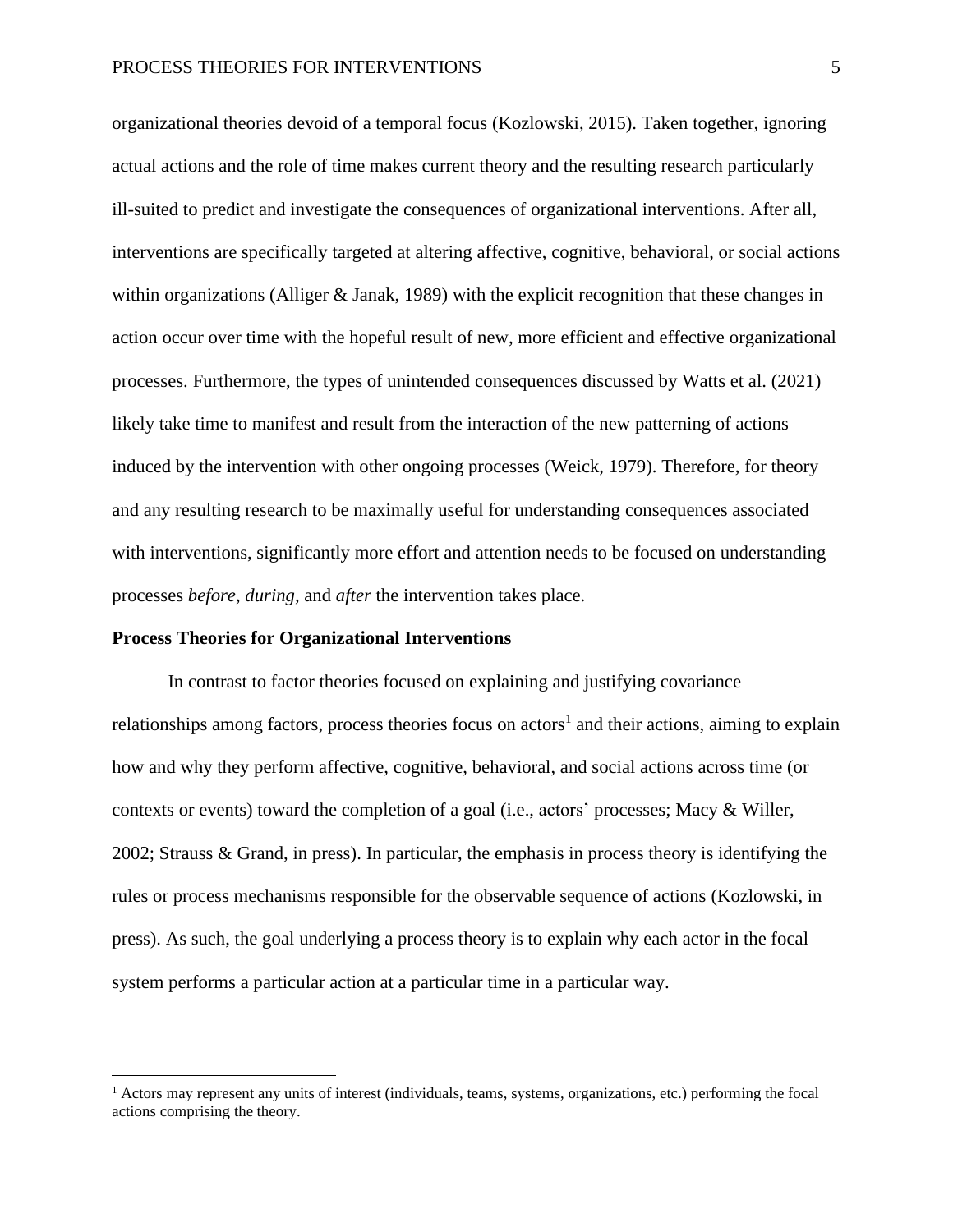Admittedly, it can be very challenging to conceptually disentangle factor theories from process theories. To demonstrate the difference in theorizing, especially with respect to organizational interventions, consider the example of information sharing in distributed expertise teams. A common finding is that when teams are composed of several subject matter experts, those experts tend to insufficiently share their unique information (i.e., pass on their expertise), resulting in suboptimal decisions and overall process loss (Stasser & Titus, 1985). Indeed, metaanalytic evidence indicates that teams share two standard deviations more common information than unique (diagnostic) information (Lu, Yuan, & McLeod, 2012), and that teams which are more willing and/or able to share information make better decisions and overall perform better (e.g., Mesmer-Magnus & DeChurch, 2009). The commonly prescribed information sharing intervention based on these factor-oriented conclusions is to encourage more discussion in teams with diverse expertise with the hope that more communication will contribute to more sharing of novel information and ideas, ultimately resulting in better decisions and performance.

Alternatively, a process theory of information sharing in distributed expertise teams seeks to represent which, when, how, and why individuals engage in information sharing activities while working in a team as it is through these interactions that unique patterns of communication and knowledge emerge within a team that ultimately determine its decision-making and performance (Grand, Braun, Kuljanin, Kozlowski, & Chao, 2016). Having such a process theory subsequently facilitates the identification of interventions which target the sequencing and patterning of *who shares which type of information when* and how those actions can lead to differences in information sharing within the team and improved decisions/ performance. In fact, Grand et al., (2016) found that the sequencing of information sharing, not the quantity of shared information, was most diagnostic of knowledge emergence and decision-making. To summarize,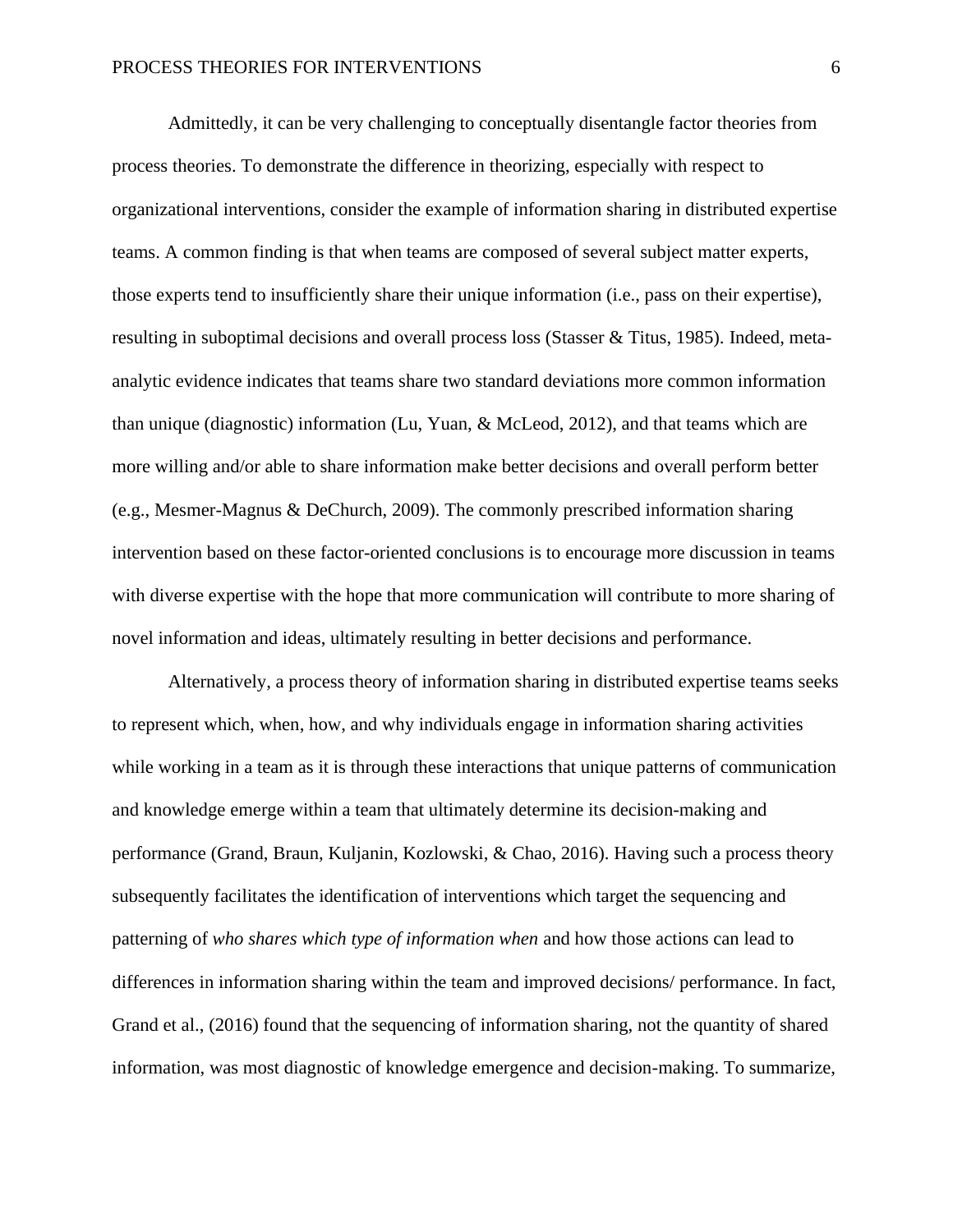a factor theory of information sharing is capable of proposing interventions focused on affecting how much or how often information is shared within the team (e.g., more information sharing  $\rightarrow$ better decisions/ performance). In contrast, an intervention from a process theory of information sharing targets the patterns of information exchange among members within the team (i.e., who, how, which, when, and why information is exchanged  $\rightarrow$  better decisions/performance)—that is, influencing the actions/processes *directly responsible* for the desired outcomes.

This example highlights the differences, and importantly, benefits of process theory for understanding and implementing organizational interventions and the consequences which emerge from those interventions. Although factor theories nicely align with our typical measurement and statistical modeling procedures (Kozlowski, in press), process theories nicely align with the actual affective, cognitive, behavioral, and social actions that actors perform, providing a gateway to the processes targeted by interventions (Macy & Willer, 2002; Strauss  $\&$ Grand, in press). This alignment between process theory and action has three primary benefits with respect to organizational interventions and their consequences. First, since process theories focus on actions, we can more easily translate them into interventions, targeting specific actions at specific times during relevant performance episodes (e.g., Grand et al., 2016). This targeting improves the precision and efficiency with which we may implement interventions. Second, an increase in the precision of interventions provided by process theories can more easily reveal the number and severity of potential unintended consequences. All the unintended consequences resulting from organizational interventions described by Watts et al. (2021) were unintended because they lacked precision and specificity with respect to how, why, when, and which processes/actions should be altered at critical times. They were high-level interventions aimed at altering the overall levels of factors, like in the factor-oriented information sharing example.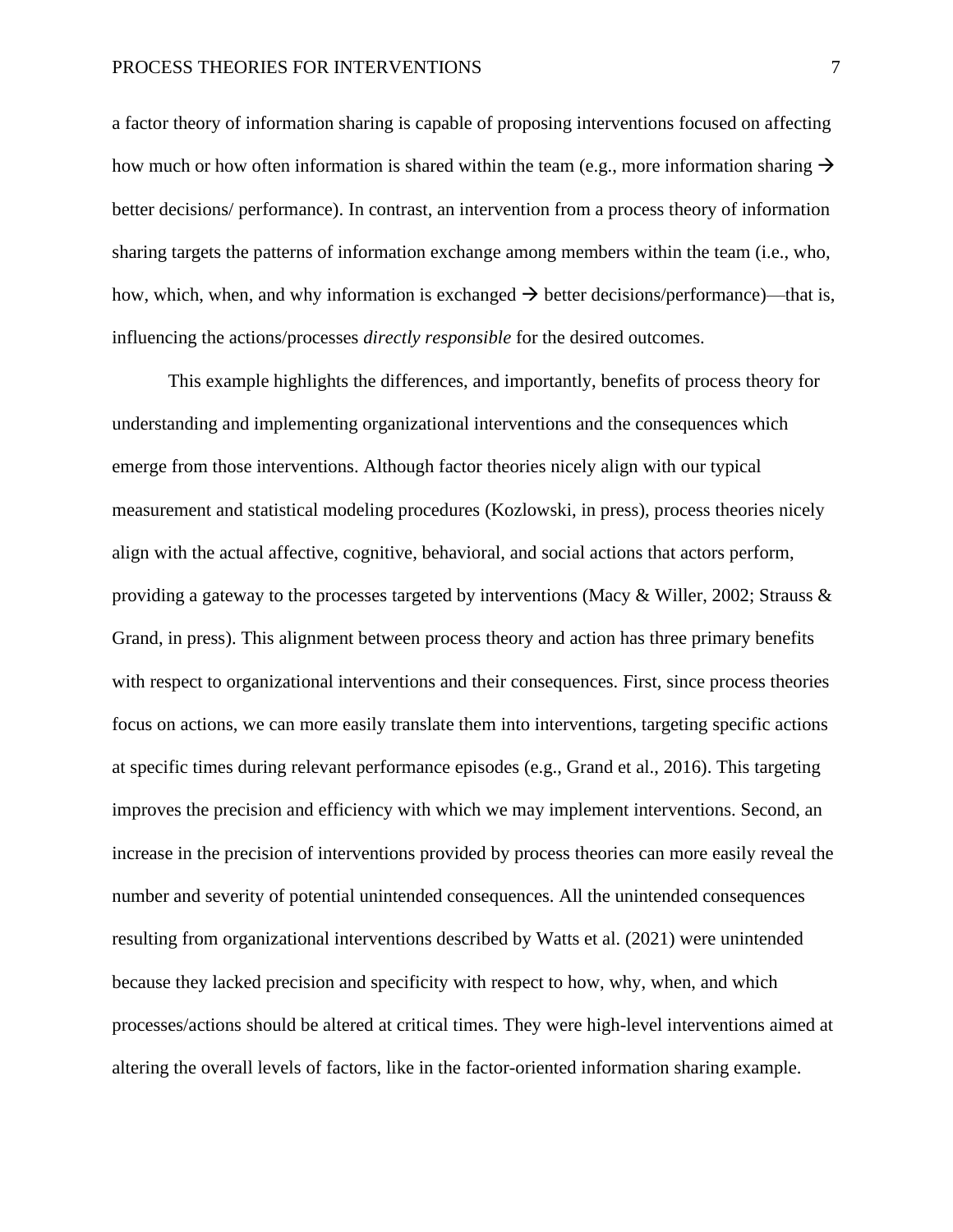However, by targeting specific actions at specific times during relevant performance episodes, we are better equipped to understand how an intervention may alter some tangential process which might result in an unintended consequence. Finally, the act of theorizing which processes are involved in the focal phenomena, as well as how an intervention should alter those processes, will make researchers more aware of which types of processes could be influenced by their interventions. This provides an opportunity for the measurement and study of not only focal processes but related ones as well. Ultimately, this may result in detecting and mitigating, if not eliminating, undesired consequences of interventions within organizations.

## **Computational Modeling for Predicting and Detecting Consequences of Interventions**

One final benefit of process theorizing for understanding and implementing organizational interventions is its alignment with computational modeling<sup>2</sup>. Computational models attempt to utilize logical rules or mathematical formulas to explain how processes dynamically relate to one another to ultimately generate actions that mirror human behavior (Epstein, 1999; Kozlowski et al., 2013). These rules or formulas are typically instantiated into computer code to create computer simulations which allow researchers to "see" the implications of their theory by examining patterns generated in simulated data. Given that process theories attempt to discover the process mechanisms responsible for the affective, cognitive, behavioral, and social actions of actors, those mechanisms become the foundation for specifying the rules/formulas necessary to build a computational model and create a computational simulation. Notably, Watts et al. (2021) suggest that one solution to better anticipate unintended consequences of interventions is to engage in *mental* simulation and forecasting. However, they also recognize that the contexts and environments in which our interventions and phenomena of

<sup>&</sup>lt;sup>2</sup> We use the term computational modeling in the general sense to describe a methodology that takes computational theory, instantiates it into computer code, and runs computational simulations.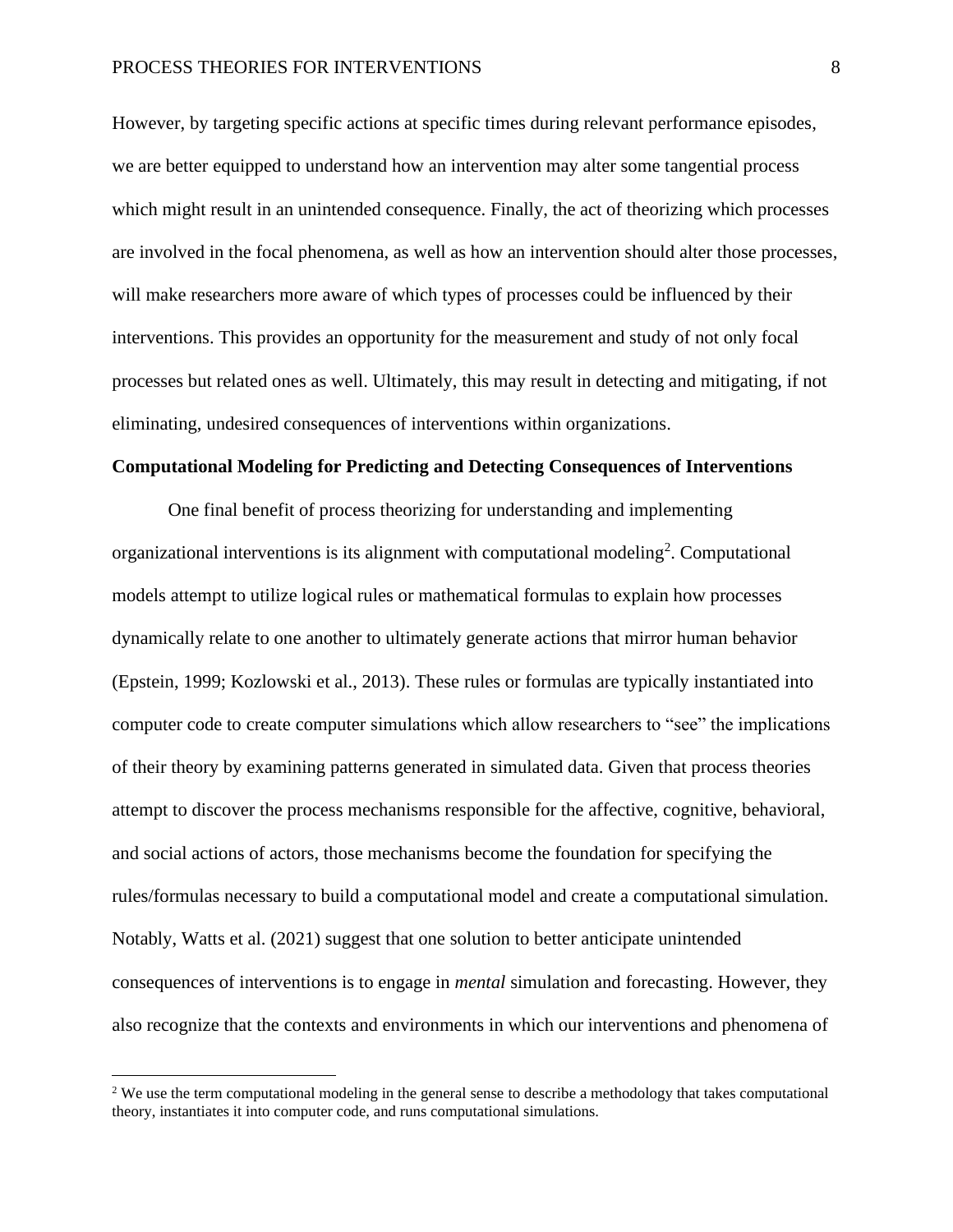interest exist, reside in *complex social systems*—which, by definition, means that attempting to mentally predict the trajectories or likelihoods of particular consequences given knowledge of initial inputs/conditions is exceedingly difficult (if not impossible; Epstein, 1999). Furthermore, the cognitive faculties of human beings are not well suited to mentally simulating or making accurate predictions when phenomena involve dynamic processes over time (e.g., Cronin, Gonzalez, & Sterman, 2009; Farrell & Lewandowsky, 2010).

Consequently, computer simulations of computational models developed from process theories provide an immensely valuable tool for understanding the impacts of interventions for several reasons stemming from the way in which simulations can be composed and the resulting data they generate. First, the proposed intervention can be modeled with respect to the theoretical processes it is designed to influence to ensure that the overall theory is logically consistent and works as anticipated (Naylor & Finger, 1967), potentially saving time and resources prior to executing the intervention in the field. Second, it is also possible to test the intervention under conditions difficult to sample in organizations due to low power or limited accessibility, such as across many different types of individuals, teams, or cultures or at different points in time (Kozlowski et al., 2013). This offers researchers the opportunity to determine the ideal conditions under which to perform their interventions, potentially maximizing their effectiveness while minimizing unintended consequences. Likewise, it allows the effectiveness of the intervention to be evaluated on all different samples, even those the organization does not immediately have access to which can help determine the robustness of a given intervention or identify potential moderators of success. Third, the primary intervention could be compared to alternative interventions (including no intervention) to estimate the differential effectiveness of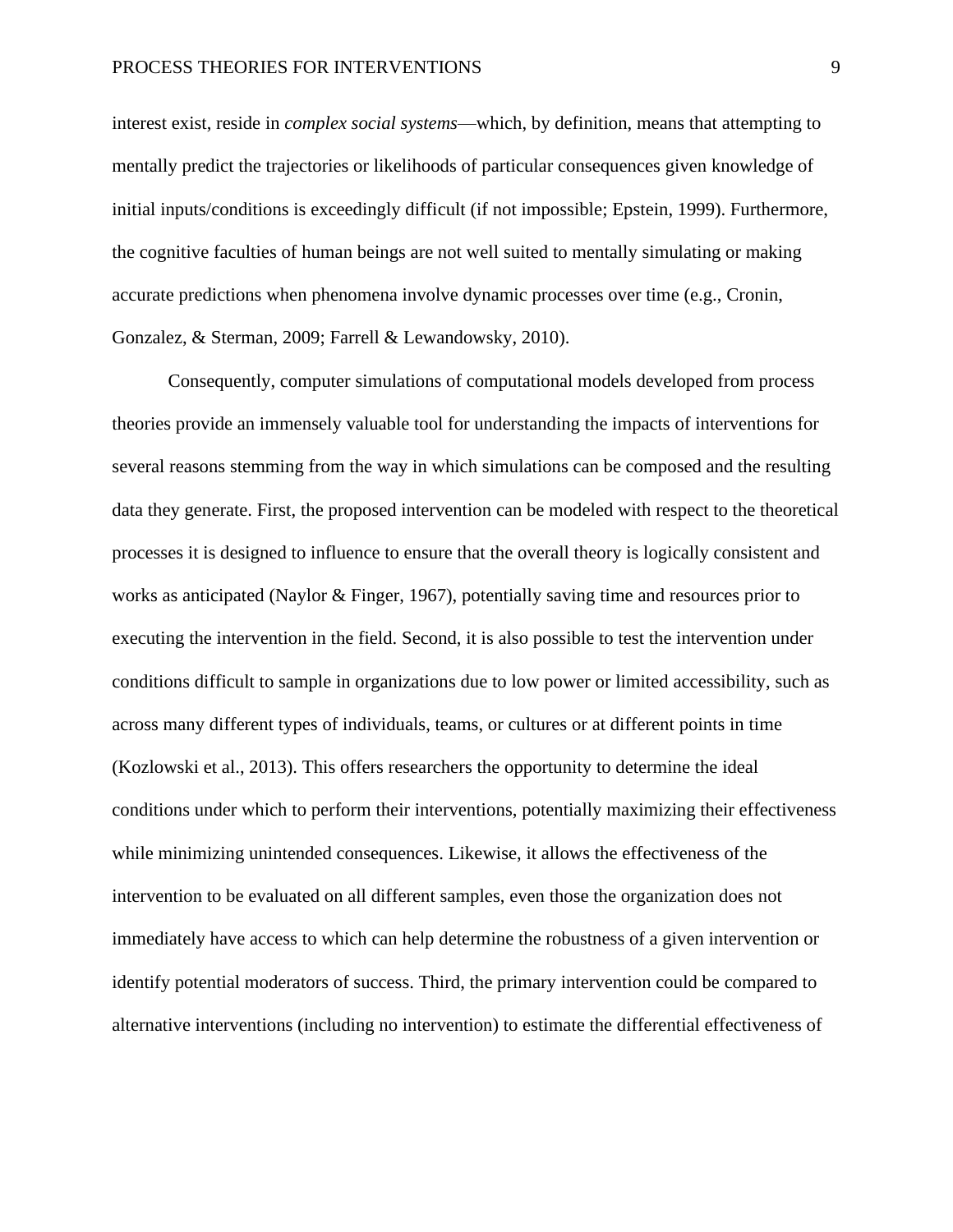possible courses of action. This allows the effect of inaction to be evaluated along with testing multiple options without burdening employees or spending valuable organizational resources.

Using the data generated through the types of simulations referenced above allows both the short- and long-run consequences of an organizational intervention to be detected (Harrison, Lin, Carroll, & Carley, 2007; for one example, see Samuelson, Levine, Barth, Wessel, & Grand, 2019). While it is often extremely difficult to collect data over many time periods within organizations, limiting the possibility of traditional empirical data collections to evaluate longrun consequences of interventions (as noted by Watts et al., 2021), computational simulations can easily model hundreds or even thousands of time points. This elongated temporal lens allows difficult-to-foresee (i.e., unintended) outcomes to be anticipated prior to implementing an intervention within an organization (Sargent, 2013), minimizing or eliminating unintended consequences. Lastly, the ability to examine theoretical processes of interest over both short- and long-time horizons within the simulated data allows researchers to identify critical instances for measurement. One problem with simply using inductive research to understand unintended consequences of interventions, as recommended by Watts et al. (2021), is that, devoid of theory, it will be difficult to know what to measure and when so that these consequences can be seen (i.e., one of the major problems we have now in our empirical databases). Given that capturing phenomena over time within organizations is challenging due to practical constraints, allowing computational models to target which processes should be measured when, saves critical resources and enables more efficient and effective testing of how well organizational interventions are performing, as well as whether they are having any unintended consequences.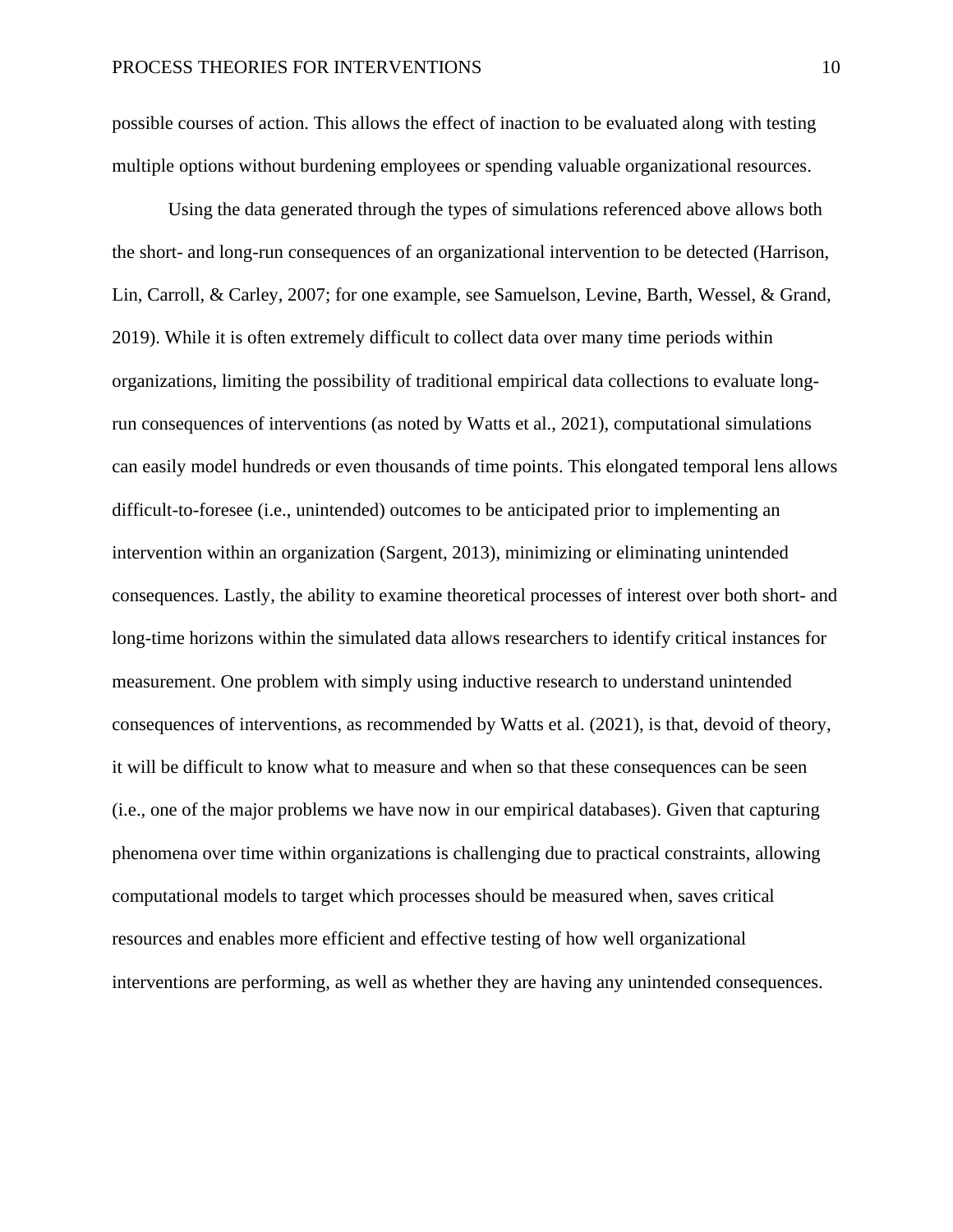### References

- Alliger, J. M., & Janak, E. A. (1989). Kirkpatrick's levels of training evaluation: Thirty years later. *Personnel Psychology, 42,* 331-342.
- Baldwin, T. T., Ford, J. K., & Blume, B. D. (2009). Transfer of Training 1988-2008: An Updated Review and New Agenda for Future Research. In G.P. Hodgkinson and J.K. Ford (Eds.), *International Review of Industrial and Organizational Psychology* (Vol. 24, pp. 41-71). Chichester, UK: Wiley.
- Cronin, M. A., Gonzalez, C., & Sterman, J. D. (2009). Why don't well-educated adults understand accumulation? A challenge to researchers, educators, and citizens. *Organizational Behavior and Human Decision Processes, 108*, 116-130.
- Epstein, J. M. (1999). Agent-based computational models and generative social science. *Complexity, 4,* 41-60.
- Farrell, S., & Lewandowsky, S. (2010). Computational models as aids to better reasoning in psychology. *Current Directions in Psychological Science, 19*, 329-335.
- Grand, J. A., Braun, M. T., Kuljanin, G., Kozlowski, S. W. J., & Chao, G. T. (2016). The dynamics of team cognition: A process-oriented theory of knowledge emergence in teams [Monograph]. *Journal of Applied Psychology, 101,* 1353-1385.
- Harrison, J. R., Lin, Z., Carroll, G. R., & Carley, K. M. (2007). Simulation modeling in organizational and management research. *Academy of Management Review, 32,* 1229-1245.

Katz, D., & Kahn, R.L. (1966). *The social psychology of organizations*. New York: Wiley.

Kozlowski, S. W. J. (in press). The data revolution and the interplay between theory and data. In K. R. Murphy (Ed.), *Data, methods and theory in the organizational sciences.* Routledge Academic.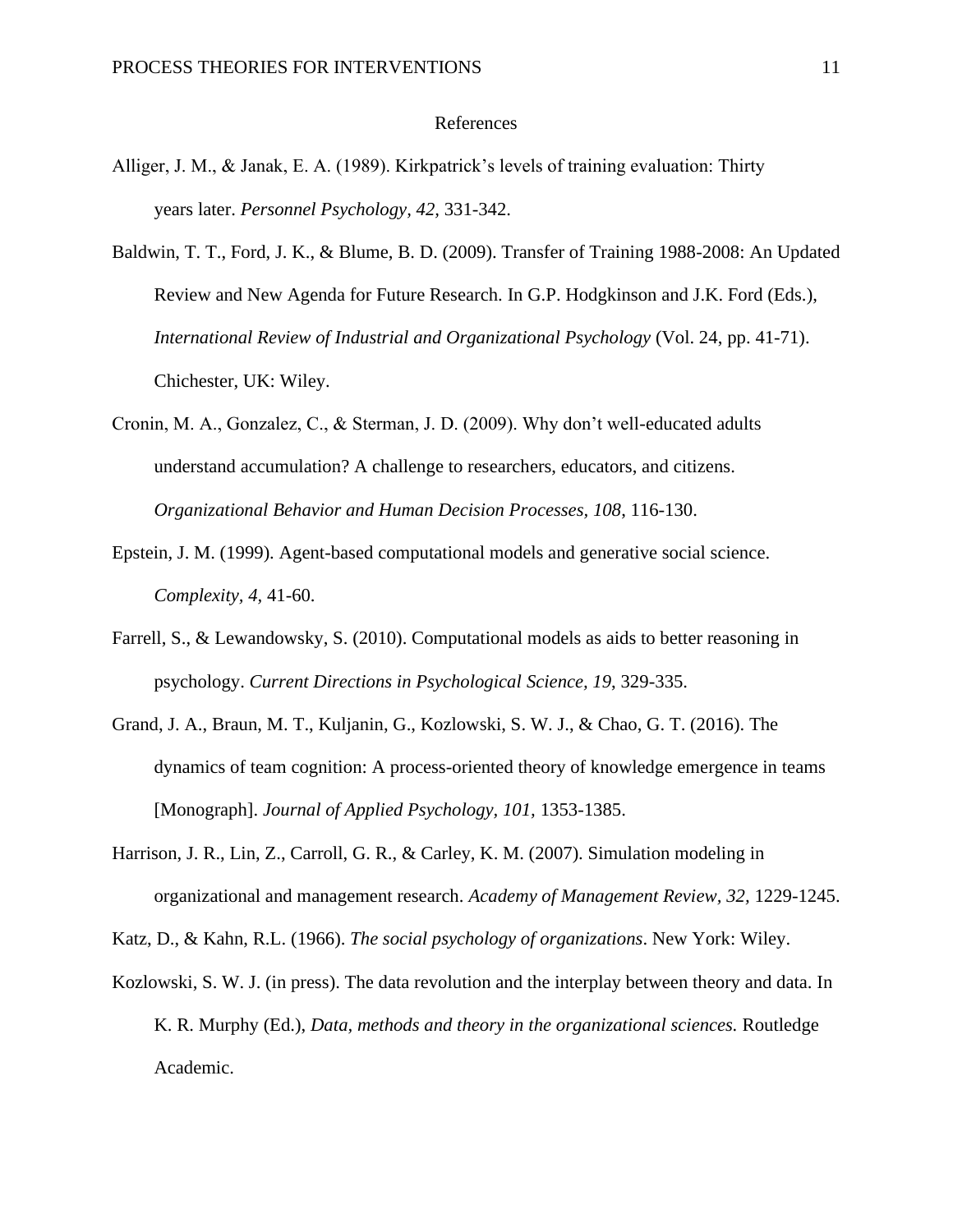- Kozlowski, S. W. J. (2015). Advancing research on team process dynamics: Theoretical, methodological, and measurement considerations. *Organizational Psychology Review, 5,*  270-299.
- Kozlowski, S. W. J., Chao, G. T., Grand, J. A., Braun, M. T. & Kuljanin, G. (2013). Advancing multilevel research design: Capturing the dynamics of emergence. *Organizational Research Methods, 16,* 581-615.
- Kozlowski, S. W. J., & Klein, K. J. (2000). A multilevel approach to theory and research in organizations: Contextual, temporal, and emergent processes. In K. J. Klein & S. W. J. Kozlowski (Eds.), *Multilevel theory, research, and methods in organizations: Foundations, extensions, and new directions* (p. 3-90). San Francisco: Jossey-Bass.
- LePine, J. A., Piccolo, R. F., Jackson, C. L., Mathieu, J. E., & Saul, J. R. (2008). A meta-analysis of teamwork processes: Tests of a multidimensional model and relationships with team effectiveness criteria. *Personnel Psychology*, *61*, 273–307.
- Lu, L., Yuan, Y. C. & McLeod, P. L. (2012). Twenty-five Years of Hidden Profiles in Group Decision Making: A Meta-Analysis. *Personality and Social Psychology Review, 16*, 54–75.
- Macy, M. W., & Willer, R. (2002). From factors to actors: Computational sociology and agentbased modeling. *Annual Review of Sociology, 28*, 143-166.
- Marks, M. A., Mathieu, J. E., & Zaccaro, S. J. (2001). A temporally based framework and taxonomy of team processes. *Academy of Management Review*, *26*, 356–376.
- Mathieu, J. E. (2016). The problem with [in] management theory. *Journal of Organizational Behavior, 37,* 1132-1141.
- Maxwell, S. E., & Cole, D. A. (2007). Bias in cross-sectional analysis of longitudinal mediation. *Psychological Methods, 12,* 23-44.